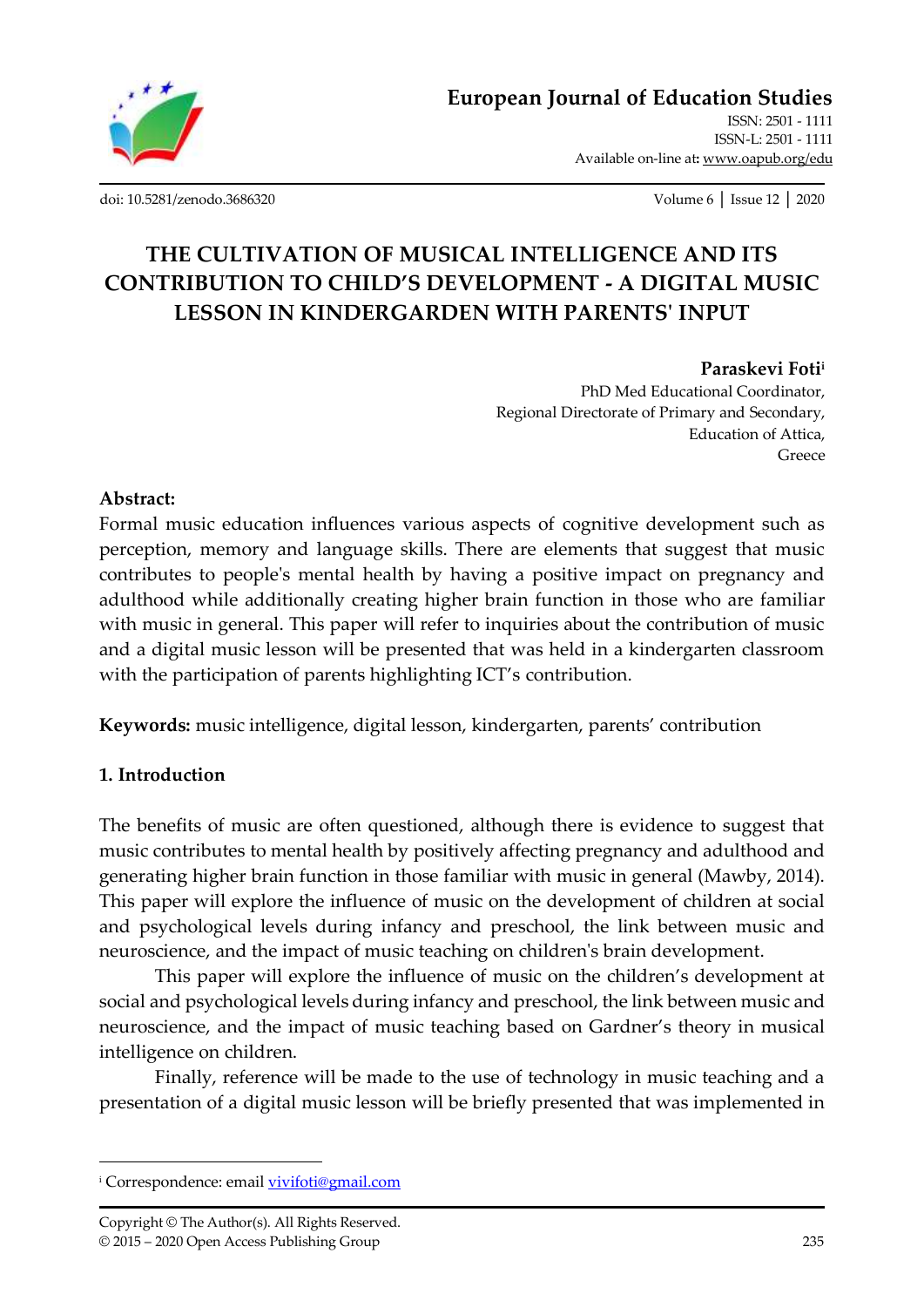a kindergarten classroom in a playful way involving parents, teachers, but mainly students.

### **2. Music and children's development**

"*The relationship of music to the child and education can be described as follows: the child can "play and invent" through music, discovering the world and himself. He can express and communicate, share his experiences and participate in the experiences of others, developing through his artistic creation his psycho-emotional world. He may ask questions about himself and others that will help him to mature through the experience of creation*" (Tsiridis, 2003: 23)

Musical activity involves various types of social skills, such as the skills involved in interacting with other team members and emotion regulation skills. Research results have indicated that music can encourage social and cultural elements of human behavior, even at a very early age.

Gerry, Unrau, and Trainor (2012), observed social communication between 6 month-old children exposed to two types of music education- one with active participation and the other with passive exposure to music. Toddlers who received active music education found a faster improvement in interpersonal skills compared to passive exposure infants. Also, music teaching could have beneficial effects on psychological factors such as self-esteem.

Feeling is an important component of music. Musical expressiveness involves the representation of a particular emotional tone transmitted through sound. The role of emotions is also evident in acoustic tasks, in which the role of emotions expressed through specific sound patterns must be recognized.

Logenswaran and Bhattacharya (2009) analyzed whether the transfer of recognition emotions appeared in emotional recognition from the music sector to the optician, examining behavioral and electrophysiological data. According to the results, listening to music that produced negative or positive emotions influenced the recognition of negative or positive emotions presented through visual stimuli.

Similar results were found by Marin, Gingras, and Bhattacharya (2012) who studied the effects that music pre-processing might have on visual stimuli decoding. Music, therefore, as well as its effect, due to its dynamic character (McClellan, 1997) and its components is especially significant on multiple levels (Stamou, 2004). Much research which has been conducted, has shown that teaching music to children of young ages, has positively affected their cognitive abilities (Raucher, Shaw, Levine and Ky, 1994), their social behaviour, their communication with the environment, the development of their visual and perception abilities, as well as results in exercises where performance was higher.

All of the above, demonstrate the significant contribution of music to every aspect of the personality of a child; social, psycho-emotional, cognitive, intellectual and aesthetic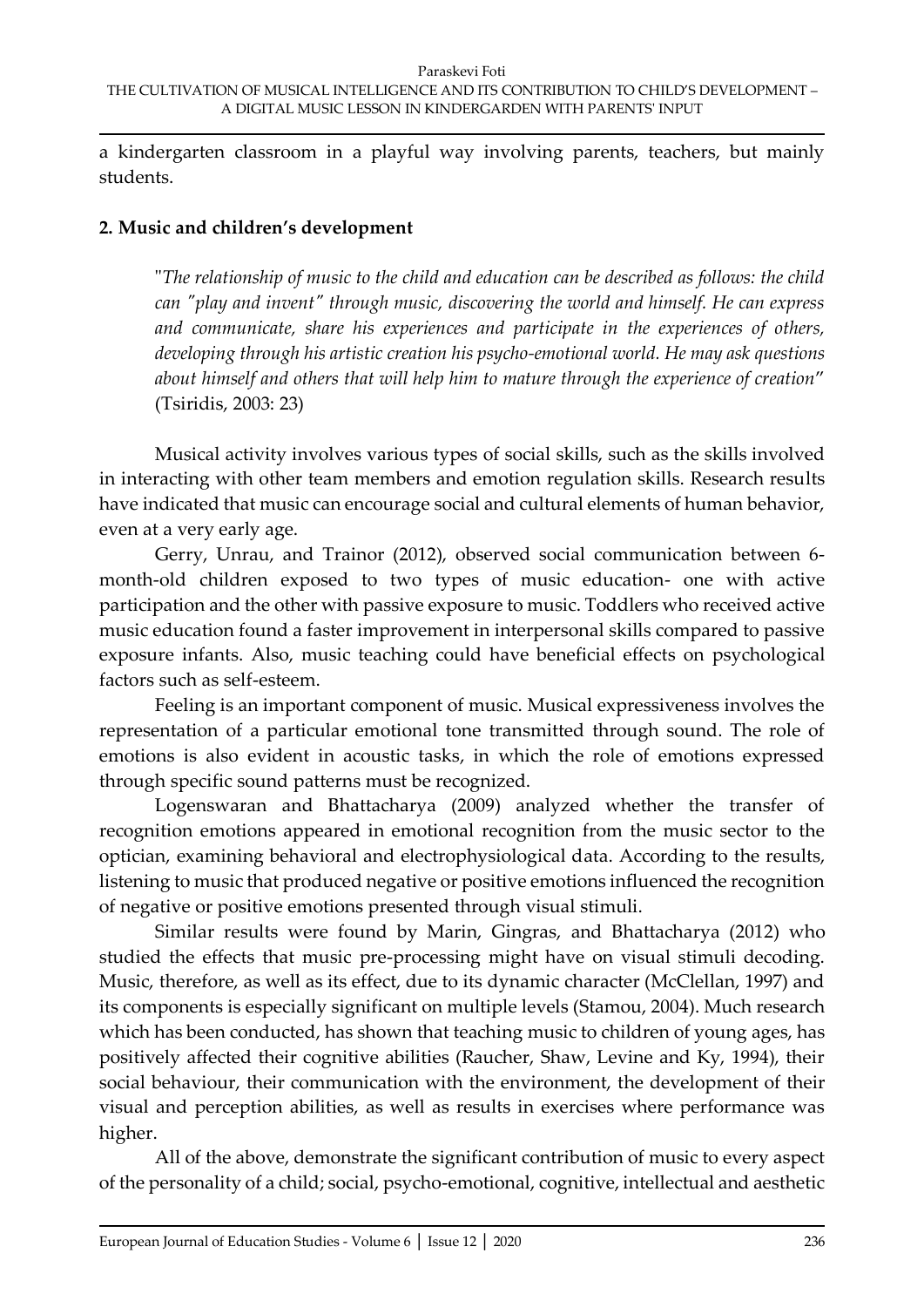expression. As research on musical prowess and its portraiture has shown, during infancy, children can perform singing, similar to their performance of speech (Papoyšek, 1982). In fact, through research on infants, Papoyšek argued that babies no more than two months old are capable of reproducing the tone, intensity and melodic curve of the songs of their mothers, while four month old babies can also reproduce the rhythmic structure (1982).

Acknowledging that the voice is the first natural musical instrument of the child, it is suggested that during their second to third year of age, children devise improvised songs in a variety of small intervals (second, minor thirds, major thirds and fourths), while by the age of six they are in a position to reproduce, with sufficient accuracy, the melodies which are heard more often in their environment.

Improvisation, emphasis on playing as a basis for learning, as well as musical learning for children, Dewey's (1971) child participation in musical activities through action – learning by doing - and the approach of music in the school environment, whose basis and starting point are the interests and skills of the children, as well as the way they learn and think, are the principles which many musical educators have adopted in their musical-pedagogical approaches (Dalcroze, 1971; Orff, 1978).

# **3. Music and Neuroscience**

Research has shown that educational programs that include singing, rhythm, music playing and music listening, from birth and subsequently during the child's first five years, are beneficial to the child in social, emotional and cognitive development, and in early learning (Trainor, Laurel J. et al. (2003).

According to McClellan, any active involvement with music, whether synthesized, performed or listened to, activates the involvement of both hemispheres of the brain, thus balancing both sides of mental functioning (McClellan, 1997)

As far as neuroscience research is concerned, exposure to music listening and systematic music teaching, if it starts before the age of 7, can cause the human brain to develop more neural pathways that in the event of a neuronal damage related to speech or language, "*the brain will probably be able to secure communication through musical neural pathways*" (Dritsas, 2002).

Indicatively, the Mozart Influence concept states that infants and young children can benefit from exposure to early musical sounds (Chao, et al., 2009). Experts explain that optimal learning in children occurs when the two brain hemispheres work together. Every brain development strategy, such as using music that incorporates the functions of both hemispheres, uses natural brain design to facilitate children's learning.

Technically, when two halves of our brain are working in sync or working together, learning is optimized, thereby allowing children to receive what is most effective (Hallam, 2010).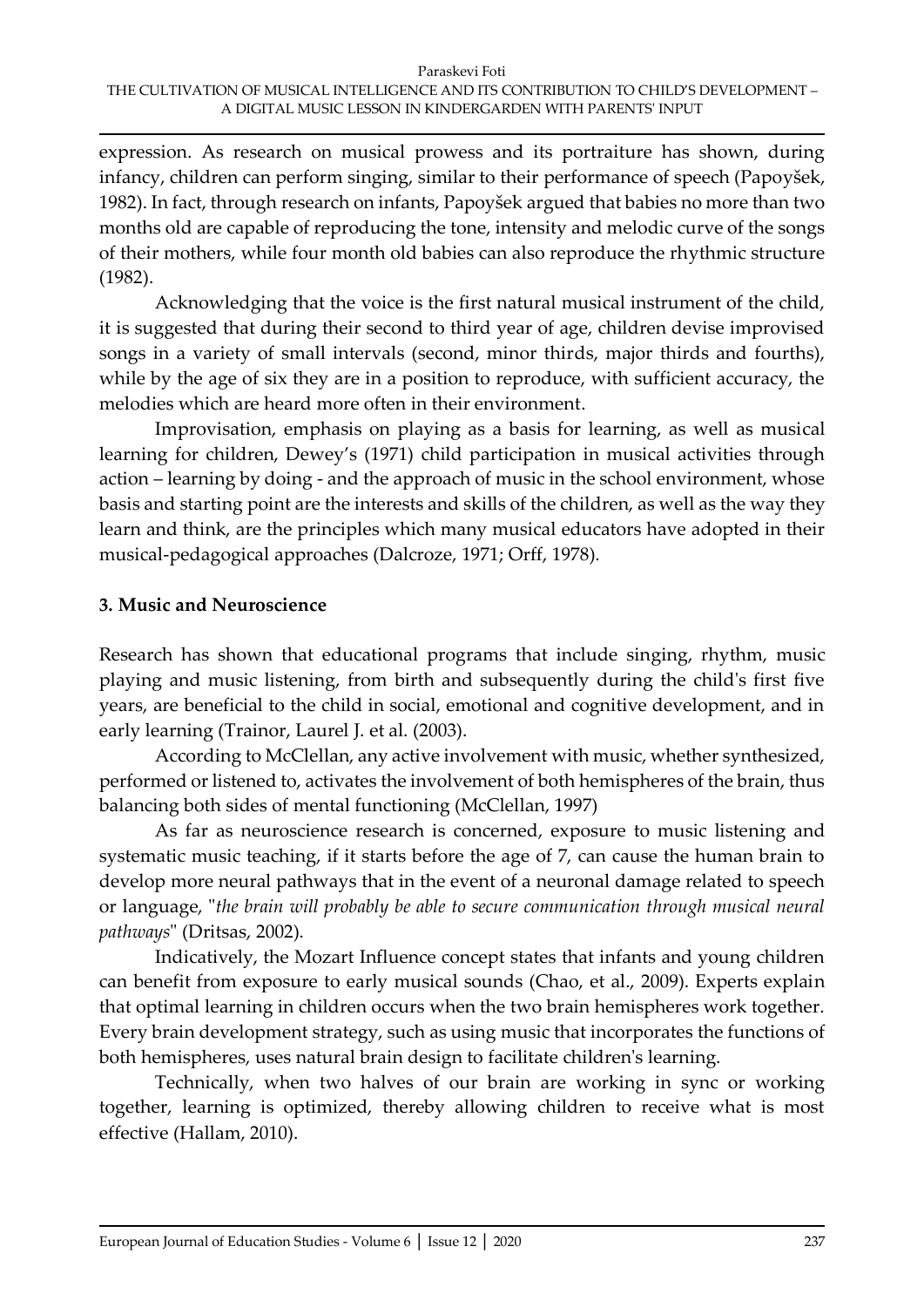Another study by Gromko (2005) showed that children receiving music training would develop hearing skills for oral sounds and words faster than children who did not receive music instruction.

Corresponding research by Anvari, Trainor, Woodside, and Levy (2002) supported the claims of a relationship between music training and linguistics development. They examined phonological knowledge, early reading and comprehension skills of music in one hundred children aged four and five years. The children received experiences with a set of musical tasks focused on rhythm, melody and chord evolution. They were then tested for phonological knowledge and reading skills.

Anvari et al (2002) found that music skills were associated with phonological awareness and early reading skills. The basic listening skills for music perception were similar to the early reading skills that some of the same listening mechanisms provided for reading ability. Thus, although this study was not based on an experimental methodology, the authors suggested that competence in musical perception gives children an acoustic consciousness that helps when it comes to reading.

Finally, Franklin, Moore, Yip, Jonides, Rattray, and Moher (2008) found evidence for greater working memory expression in non-musicians. The exploration of the literature on the effects of music on a child's life and development has inspired both research on families wishing to promote and support their children's interest in music as well as on the inspiration and creation of various techniques music related mainly by musicians with the aim of learning and developing children at all levels through it.

# **4. Gardner's musical intelligence**

Gardner, in proposing the theory of multiple intelligence, makes particular reference to musical intelligence as an autonomous intelligence. He argues that early childhood music education is intertwined with child's development theories in particular theories of music development and intelligence, and educators need to understand this form of child development as well.

According to this theory, we can all learn the world through language, rational mathematical analysis, spatial representation, musical thinking, using the body to solve problems, understanding other people, and understanding diversity but also we can learn the ways in which these intelligences are used and combined to perform different tasks, solve various problems and make progress in different areas (Joosse, 2008).

Gardner (1993), in his theory, advocated four major stages for art development of the individual, corresponding in some way to the stages of Piaget's cognitive development, and which we can consider by designing a music lesson.

The four stages of art development are characterized by the behavior of each age and are as follows:

- 1) The stage where the child communicates directly.
- 2) The stage where the child uses symbols.
- 3) The stage where the young person works as a craftsman and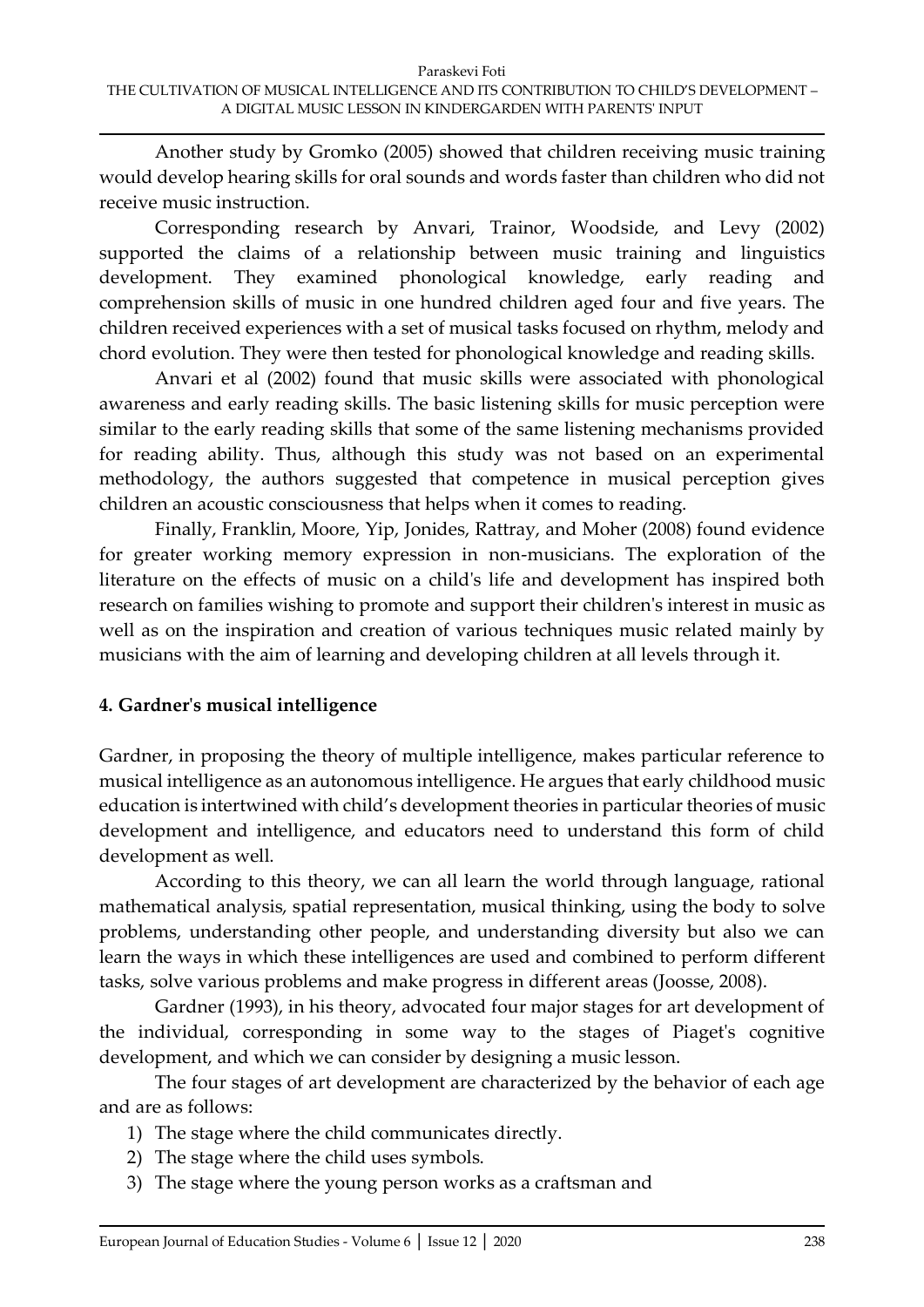4) The stage where the young person acts as a critic and participates fully in the artistic process.

The first two stages are directly related to the first childhood we are referring to. The child communicates directly from birth to the age of two, while using symbols from the age of two to seven. Gardner believes that multiple intelligences can be used as teaching content, as well as a way of impartation, and that the entire society may benefit from an educational approach which recognizes and cultivates different forms of intelligence, not only the children (Chen, 1997a). Therefore, since as individuals we have different types of intelligence, then we should provide opportunities for different choices during the learning processes.

# **5. ICT in Kindergarden**

Teaching, in the school of today, is based mostly in the linguistic and mathematical intelligence, ignoring the other intelligence modals which Gardner discussed in his theory. Gardner led to a re-evaluation of the importance of various knowledge fields with multidimensional nature of cognition, featuring those which relate to artistic activity for the education of children, such as musical intelligence. A school with children and the creation of their intellectual profile at its center, as well as the opportunity to work with their unique skills and inclinations through the entire learning process, are the cornerstone of the theory of Gardner.

The computer, as a means which joins the program of the kindergarten, has much to offer and according to the nursery guide it is "*The tool which has the potential to expand educational opportunities, adding a new dimension to the developing activities and reinforcing the dynamic of the exploratory – creative game*" (DEPPS, 2011).

The Curriculum for ICT in pre-school and primary education, for the purpose of using ICT in kindergarten, states: "*(the children) organically use software and internet services, integrating ICT in their daily kindergarten activities as supervisory teaching means, as exploration, experimentation and problem solving tools and as tools of information management, digital literacy and expression in various ways of creation, communication and cooperation*" (Ministry of Education, Research and Religious Affairs-PI, DEPPS, 2011).

According to the CTCF (Interdisciplinary Unified Informatics Curriculum Framework) "*the objective of Informatics in Nursery and Elementary School is to familiarize students with the basic functions of a computer and make first contact with its different uses as a supervisory means of teaching, as a cognitive exploratory tool and as a tool of communication and information seeking in the context of daily school activities, with the use of the appropriate software and especially open-source inquiry-based learning software."*

# **6. Material and Methods**

Moodle is a free online e-learning platform that offers integrated asynchronous e-learning services. A very important feature of the Moodle system was the creation of an online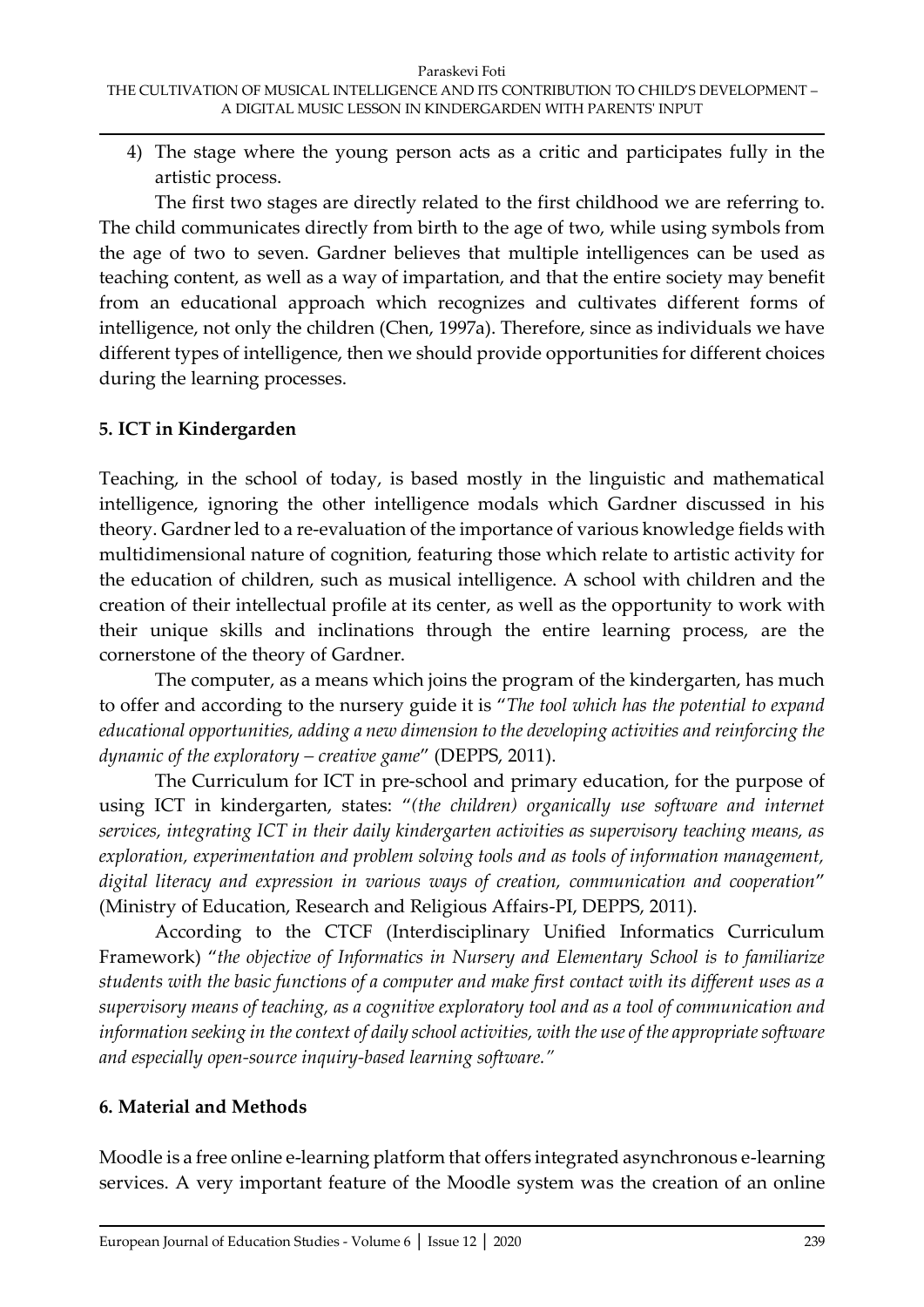music lesson that incorporated material we created with Moodle tools in an original and flexible way.

Initially a dictionary of symphony orchestral music definitions was created to be used for educational games (fig.1), assessment questions and quizzes (fig.2) giving the opportunity to get acquainted with the basic instruments of a symphony orchestra with the combination of animal riddles (fig.3) in [http://e](http://e-learning.ilei.sch.gr/moodle/course/view.php?id=7156)[learning.ilei.sch.gr/moodle/course/view.php?id=7156](http://e-learning.ilei.sch.gr/moodle/course/view.php?id=7156)



**Figure 1:** Educational games



**Figure 2:** Assessment questions and quizzes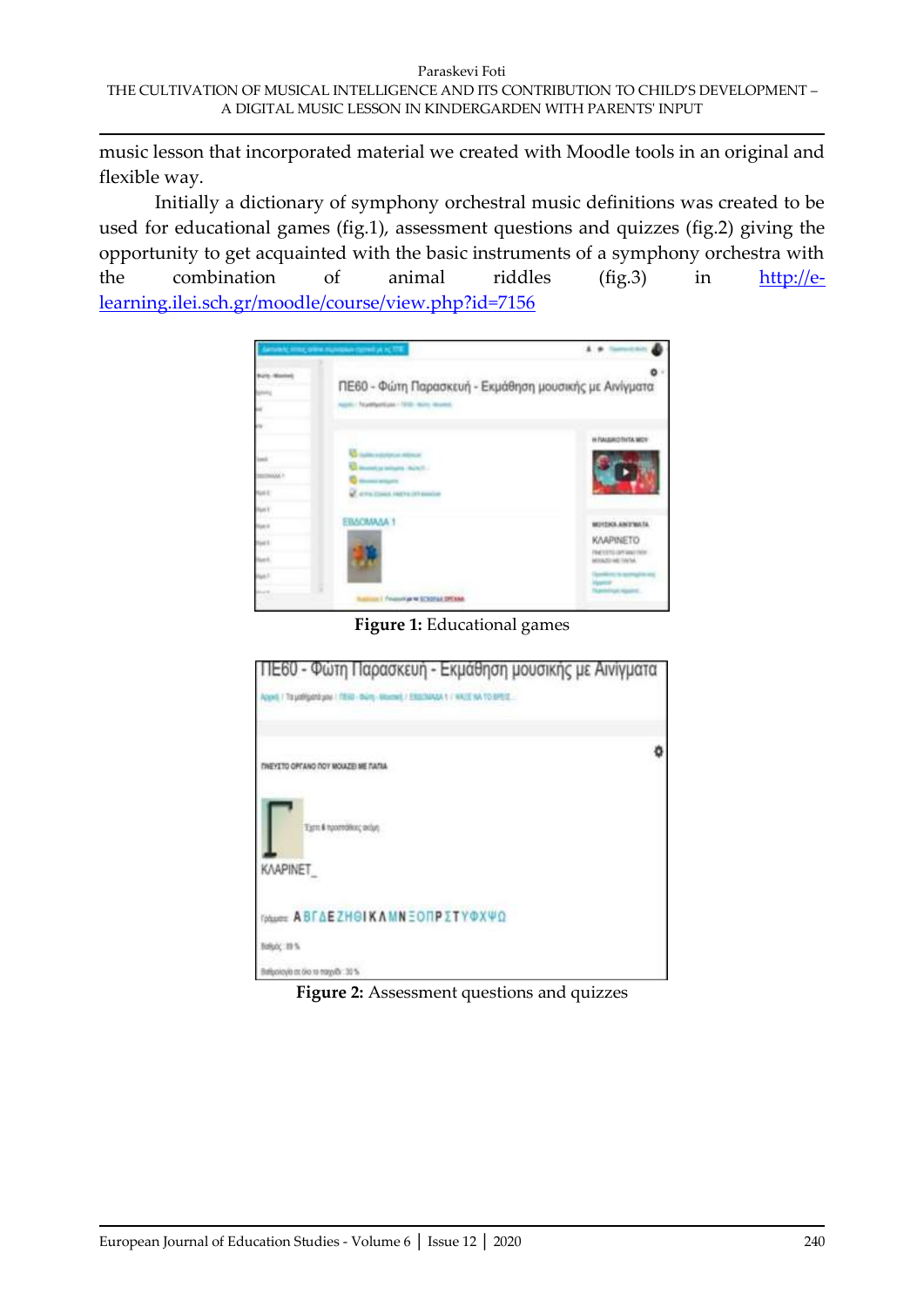

**Figure 3:** Combination of animal riddles

In conclusion, this digital music lesson was presented in approximately 6 months in a kindergarten classroom of 21 children, 17 infants and 4 preschoolers, who had the opportunity to get to know the symphony orchestra and enrich their music in a playful way that included riddles with animals that resembled musical instruments. Ten educational games based on constructive learning were created and presented to children. The involvement of family was inquired because the main purpose was play with children and play with parents and their children.

### **7. Results and Discussion**

The digital music lesson involved learning the musical instruments of a symphony orchestra in combination with riddles with animals. Children using ICT, and Moodle's open source software, came into contact with the computer not only in the context of school and day-to-day learning but also asynchronously at home with the contribution of their family environment.

At the end of this six-month digital music lesson, parents completed an electronic questionnaire evaluating the digital lesson and parental participation which provided statistics on parental involvement. Through the analysis of the data collected regarding the digital music lesson and quizzes reached 68% (p.1), children's interest in educational games and the collaboration was in 88% (p.2) the experience was very fun in 57.6 % (p.3), and finally, it is noteworthy that 84.2% (pin 4) of the respondents of answered that they would like to continue such a digital course with the participation of parents and children in other subjects too.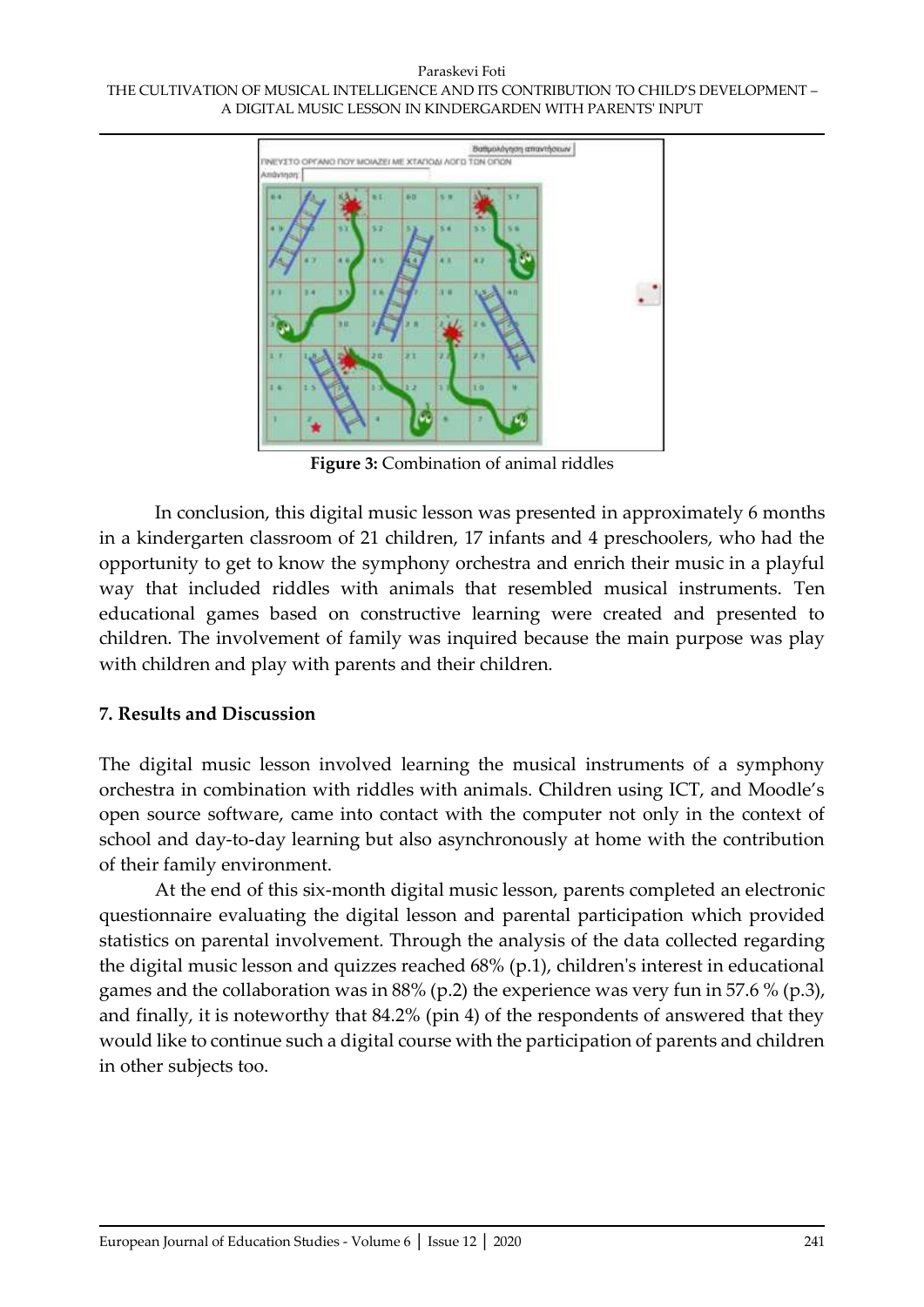

**Picture 1:** Data collected



**Picture 2:** Children's interest and collaboration



**Picture 3:** Funny experience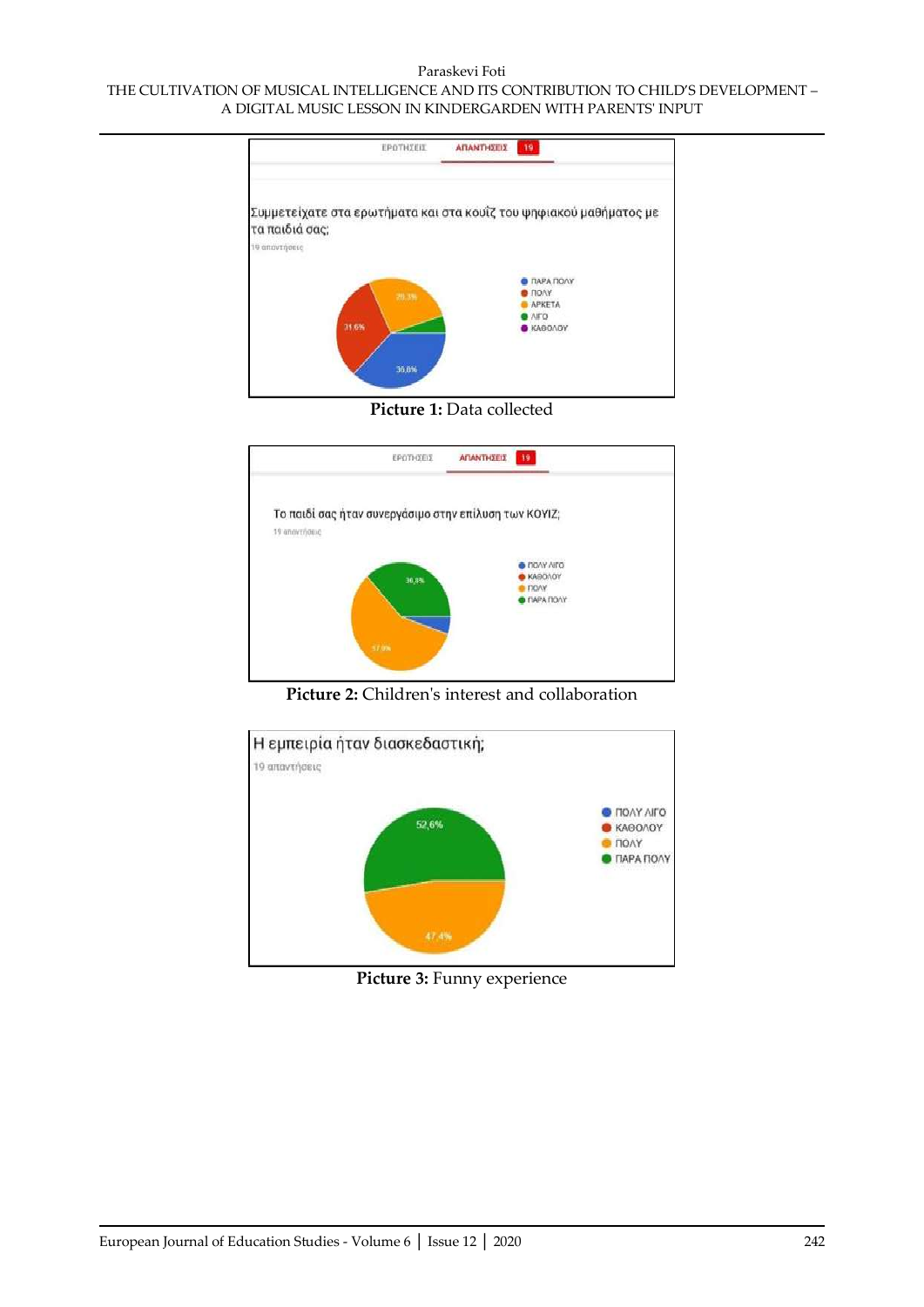

**Picture 4:** Continuity of the digital lesson

### **8. Recommendations**

Through this paper, at the beginning music was linked to the development of the child's social and emotional world as well as its connection to the neurosciences , and based on Gardener's theory of musical intelligence, a music lesson was presented that combined digital resources and parent involvement by creating a bridge between school and family.

# **9. Conclusion**

When the arts are intertwined with curriculum areas in the course of teaching and learning, then the motivation for learning is maximized. Such a view of the arts as an integral part of the whole education of the child, in accordance with what has been said above, will result in the comprehensive education of the child resulting in the development of an integrated personality.

Appropriate pedagogical approaches that can be developed for the learning of young children can integrate play with digital media by appropriately shaping the context of the lesson and providing the appropriate tools. and design the room according to the needs and particularities that exist and be able to solve the resulting questions.

The use of ICTs and the creation of a digital music lesson highlights their added value, harmonizes with the daily lives of children and encourages parental involvement by helping children learn, grow and express themselves through fun activities.

### **About the Author**

Paraskevi Foti is a Coordinator of the Primary and Secondary Education at the 3rd Region of Attica (Greek Ministry of Education) and formerly Head of the 4th Kindergarten of Agia Varvara. She has studied piano and higher theory at the National Conservatory of Athens and has completed her master's degree in Intercultural Education and Management of Diversity. She completed her second degree in Psychology at Ethnic Kai Kapodistrian University of Athens with a specialization in Psychology and at the same department she completed her doctoral dissertation with the title: "The contribution of ancient Greek language to art and language of Aesop and the added value of ICT Technology". Her first book, entitled "Otherness, Prejudice and Stereotypes in the School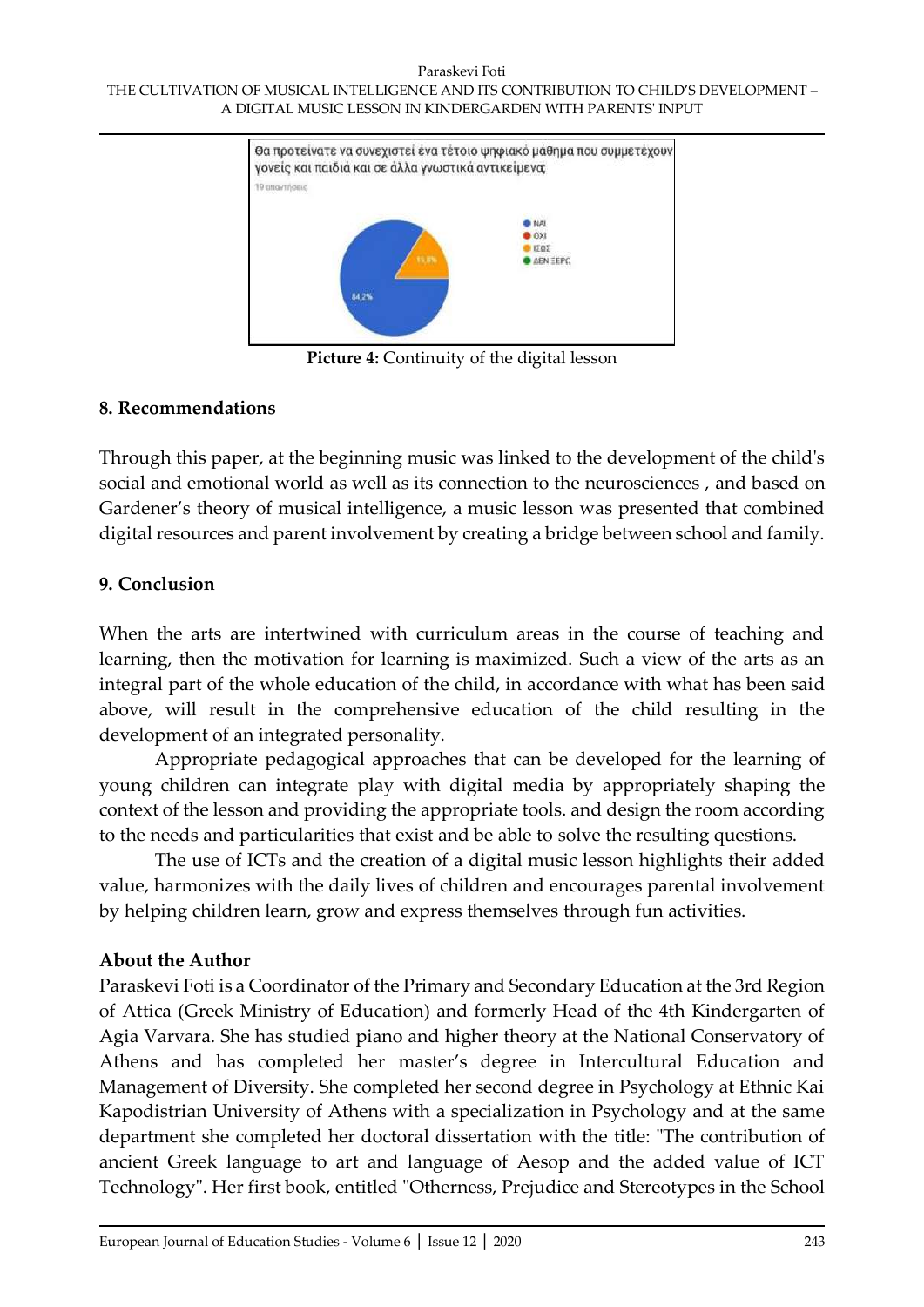Class. Teacher Management Methods" (2016, Athens: Grigoris) was selected as a university textbook at Harokopeio University of Athens and has participated in a collective volume on Teaching Scripts through ICT. (2017, Athens: Grigoris). He has published in international and national conference proceedings as well as in scientific journals and has a keen interest in Information and Communication Technologies and their contribution to the teaching process while being an eTwinning and Moodle trainer in support of open source software. She is a Researcher Associator in the Early Childhood Department of Education and Care at the University of West Attica teaching the courses in "Children's Literature" and "Pedagogy of Image" and in the Interdisciplinary Program of Pedagogy through New Technologies.

# **References**

- Anvari, S., Trainor, L., Woodside, J., & Levy, B., 2002. Relations among musical skills, phonological processing and early reading ability in preschool children. Journal of Experiment Child psychology, 83(2), 111-130.
- Chao, He and Trainor, Laurel J. 2009. Finding the Pitch of the Missing Fundamental in infants. The Journal of Neuroscience, 29(24), 7718-8822.
- Chen, J. 1997a. Project Spectrum: Early learning activities. Cambridge, MA: President and Fellows of Harvard College.
- DEPPS-PI, 2011. Disciplinary Single Curriculum Framework.
- Dalcroze, E. J. 1967. Rhythm, Music and Education (translated by H. F. Rubinstein). Surrey: The Dalcroze Society.
- Dritsas, Th., 2002. Medicine and music: the yard of Pan in the light of modern tomography. 2002, pp. 295-311 in Society and Health: Current Health Problems and Addressing them [http://hdl.handle.net/10442/448.](http://hdl.handle.net/10442/448)
- Franklin, M., Moore, K., Yip, C., Jonides, J., Rattray, K., & Moher, J., 2008. The effects of musical training on verbal memory. Psychology of Music. Vol 36, Issue 3
- Gardner, H. 1993. Frames of Mind. The Theory of Multiple Intelligences. Sec. Ed. Fontana Press. London.
- Gerry, D., Unrau, A., and Trainor, L. J. 2012. Active music classes in infancy enhance musical, communicative and social development. Developmental Science, 15 (3), 398- 407.
- Gromko, J., 2005. The effect of Music Instruction on Phonemic in Beginning Readers. Journal of Research in Music Education. Vol. 35, Issue 1.
- Hallam, S. 2010 The power of music: its impact on the intellectual, social and personal development of children and young people. International Journal of Music Education, 28, 269-289.
- Houlahan, M., Tacka, P. 2008. Kodaly Today. A Cognitive Approach to Elementary Music Education. Oxford: Oxford University Press.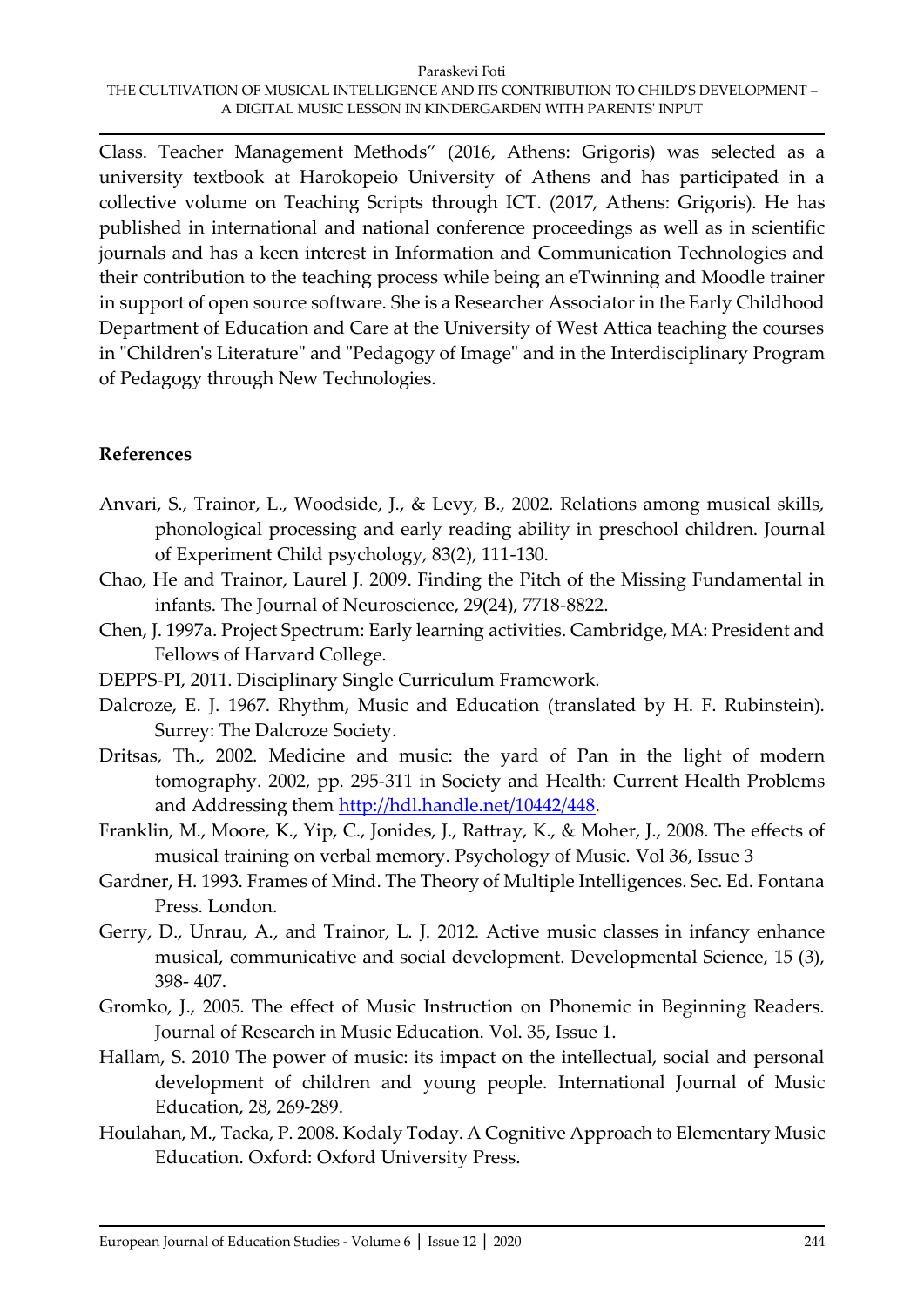- Joosse, G. 2008. Het Mozart-effect: ruimtelijk vermogen en muziek nan Mozart. [ The Mozart effect: spatial ability and music of Mozart.]. In R. Diekstra, & M. Hogenes (Eds.), In Harmonie in Gedrag. [Harmony in Behavior.]. (pp. 59-70). Uithoorn: Karakter Uitgevers.
- Logenswaran, N., and Bhattacharya, J. 2009. Crossmodal transfer of emotion by music. Neuroscience Letters, 455, 129-133.
- Marin, M. M., Gingras, B., and Bhattacharya, J. 2012. Crossmodal transfer of arousal, but not pleasantness, from the musical to the visual domain. Emotion, 12 (3), 618-631.
- Mawby, S. L. 2014. Music Education and Music Therapy in Schools for Children with Special Educational Needs: Where do the Boundaries Lie? Unpublished Masters Dissertation, University of Leeds, Leeds, UK.
- McClellan, R. 1997. The healing powers of music. (E. Pappas, Trans.) Athens: Fagotto.
- Orff, C. 1978. The Schulwerk (translated by M. Murray). New York: Schott Music Corporation.
- Papoušek M. (1982). Music Elements in Mother Infant Dialogues. Austin, Texas.
- Rauscher, F. H., Shaw, G. L., and Ky. C. N. 1993. Music and spatial task performance. Nature, 365, 611-611.
- Trainor, Laurel J. et al. 2003. Effects of Musical Training on the Auditory Cortex in Children. The Neurosciences and Music, 999, 506-513.
- Tsiridis, P., 2003. Music at School, Ministry of Education, Keys and Keys, Athens.